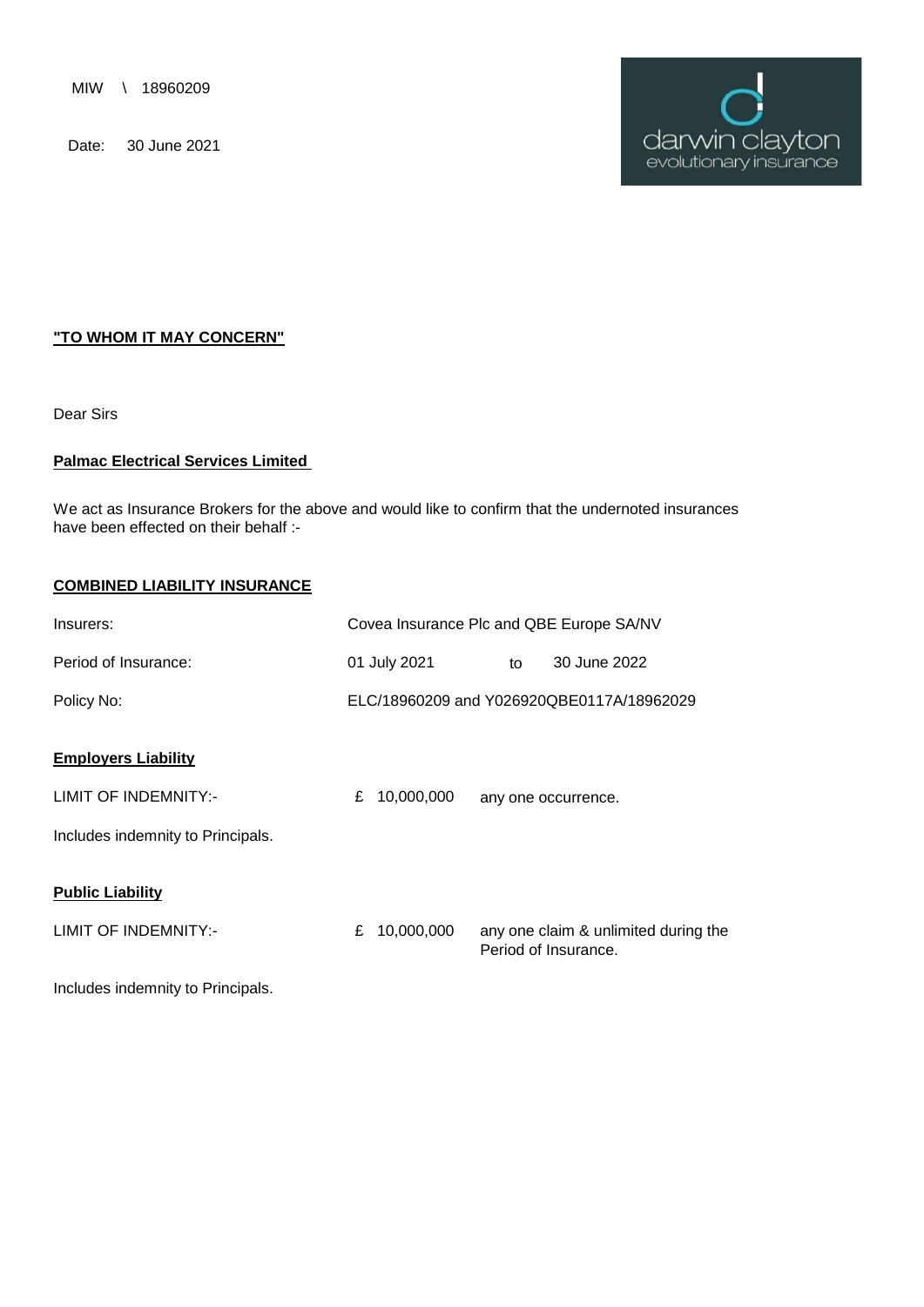## **EXTENSIONS:-**

**Products Liability**

| LIMIT OF INDEMNITY:-                               | £           | 5,000,000          | any one claim and in all during the<br>Period of Insurance.    |  |  |  |
|----------------------------------------------------|-------------|--------------------|----------------------------------------------------------------|--|--|--|
| <b>Efficacy (Products) Liability</b>               |             |                    |                                                                |  |  |  |
| <b>LIMIT OF INDEMNITY:-</b>                        | £           | 5,000,000          | any one claim and in all during the<br>Period of Insurance.    |  |  |  |
| <b>Financial Loss</b>                              |             |                    |                                                                |  |  |  |
| <b>LIMIT OF INDEMNITY:-</b>                        | £           | 1,000,000          | any one claim and in all during the<br>Period of Insurance.    |  |  |  |
| <b>Employee Dishonesty</b>                         |             |                    |                                                                |  |  |  |
| LIMIT OF INDEMNITY:-                               | £<br>£      | 250,000<br>500,000 | any one Employee,<br>in the aggregate,<br>Period of Insurance. |  |  |  |
| <b>Loss of Keys and Consequential Loss of Keys</b> |             |                    |                                                                |  |  |  |
| <b>LIMIT OF INDEMNITY:-</b>                        | £           | 150,000            | any one claim and in all during the<br>Period of Insurance.    |  |  |  |
| <b>Professional Indemnity Insurance</b>            |             |                    |                                                                |  |  |  |
| <b>LIMIT OF INDEMNITY:-</b>                        | Not Insured |                    | any one claim and in all during the<br>Period of Insurance     |  |  |  |
| <b>CONTRACTORS ALL RISKS</b>                       |             |                    |                                                                |  |  |  |
| Maximum value any one contract                     |             | Not Insured        |                                                                |  |  |  |

This document is issued to you as a matter of information only. Its issue does not make the person or organisation to whom it is issued an additional Insured, nor does it modify in any manner the contract of insurance between the Insured and the Underwriters. Any amendment, change or extension of the contract can only be effected by specific endorsement.

 such a manner as to affect this document, no obligation to inform the Holder of this document is accepted by us. Should the above mentioned contract of insurance be cancelled, assigned or changed during the Policy period in

We trust that the above is satisfactory for your purposes, but should you have any queries please do not hesitate to contact us.

**DARWIN CLAYTON (UK) LIMITED** Yours faithfully

Hotelton

**Michelle Walter Client Advisor**

 $\boxtimes$  $\mathbf{r}$ [m](mailto:michelle.walter@dcuk.co.uk)ichelle.walter@dcuk.co.uk 01892 500645